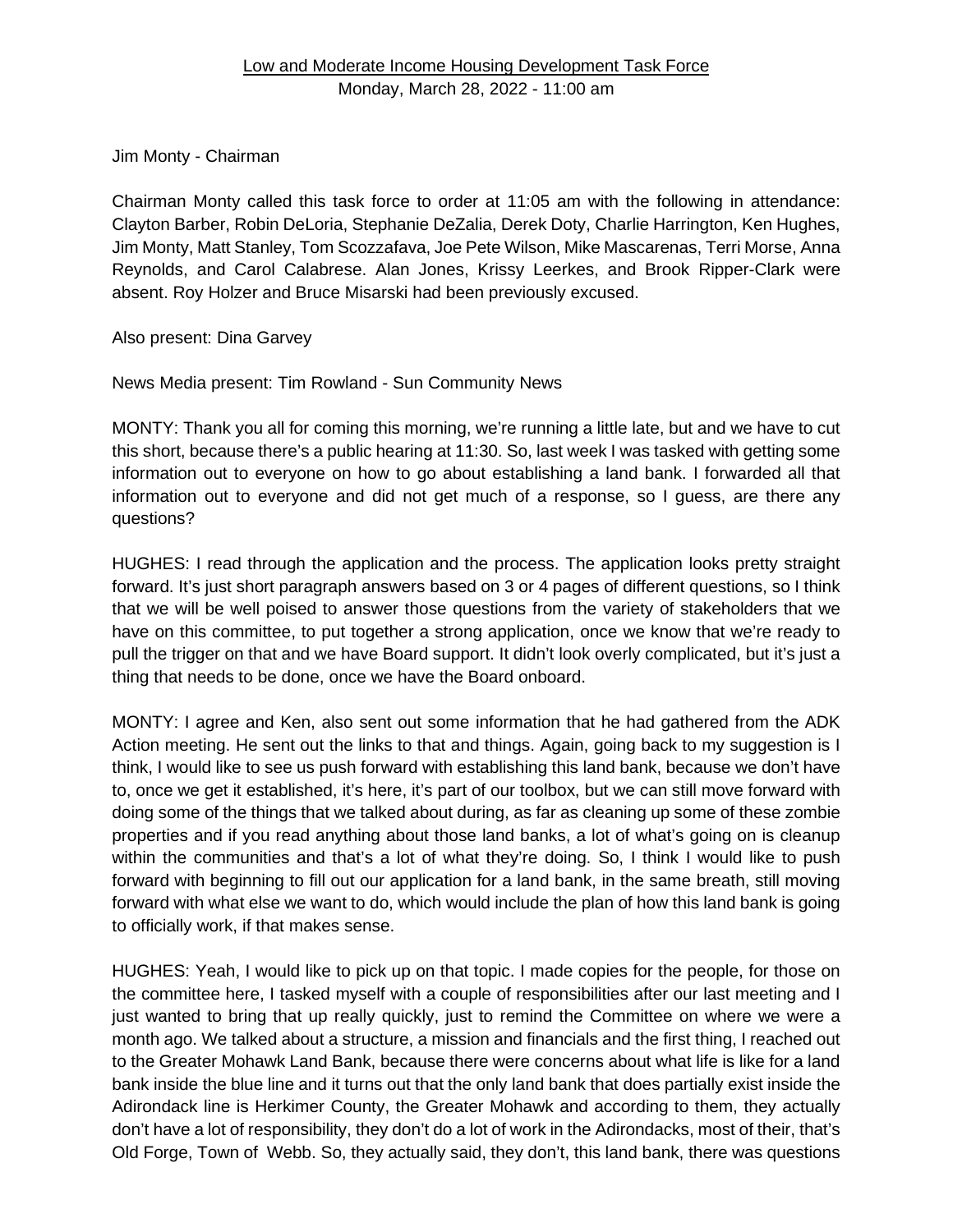in this Committee about what the concerns are of, about running a land bank inside the Blue Line and the only one that was inside the Blue Line was Greater Mohawk and they actually don't do a lot of work up there. They maybe push and try to stay away from up there, is what it sounded like to me, which is fine. So, we're going to be trendsetters.

Again, everybody on the committee received Kim Davis' comments. Kim is the Treasure of Clinton County, from the ADK Action meeting and there's a second land bank conversation coming up, I don't remember the date or time of that, but I do know it's coming up. If you don't know it and would like to know it, let me know and we'll get it to you.

But, the big thing, my issue at the last meeting that I really wanted to hone in on was a recipe for success. So, you probably have seen these on the shared drive and I wanted to make sure that you had a physical copy, in case you hadn't seen in on the shared drive, I know we're all super busy people, but just trying to keep the conversation going to try to get a little bit more concrete, I created this small little, blue circle logo, just to try and make it something tangible. The one with the zombie property at the top, I just found a picture of a derelict property, this could be a property that we might invest in, a pretend property and what I tried to do, from my seat, from my vision, from my perspective, only, is just to try and create what the process might look like for us, as a housing committee, based on all the conversations we've had, based on all the experts we've talked to, based on all the webinars and meetings that we've had, what might our local process be? I did share this document with Buck Bobbin at ADK Action, Dan Kiefer-Bach at Living ADK, Erin Tobin at AARCH, I shared it with Common Ground Alliance and I shared it with Leslie Karasin at Northern Forest Center and encouraged them to edit and mark up and make modifications or comments to this shared document and I don't believe any of them did, which is disappointing, but again I know everybody has busy lives. So, until someone challenges my thinking on this, this is my thinking on this. If that's selfish of me, then that's selfish of me, but I truly believe that there are two big issues that our County needs to focus on and that's jobs and housing and as Joe Pete Wilson adeptly pointed out that last time we met in the Recruitment and Retention meeting, they're linked and they are part of the package deal that we have in Essex County that we have to attract people here, not only people who want to live here, but people that want to work at our County. We must make process and so that is why I made this document. It is up for debate, discussion, if you want to trash it and start over, fine by me, but I am, still remain very optimistic for our process and I'll fill out the application, if you want, we'll put it up online, very collaboratively to get feedback on that, but whatever we can do to keep this ball rolling and move it down, I am 100% behind it and I welcome your thoughts and comments on that.

MONTYL I thank you, Ken, you've done great work.

MASCARENAS: Yeah, I think, Ken, you've hit the nail on the head and I personally appreciate all the work you put into this. It's well done and I think it captures what we've talked about in a lot of these meetings. I think what I would suggest is that, at our Board meeting, we seek a resolution from the Board for permission to apply to become a land bank. I don't know, I think having that process begin, know that the State takes a long time to work through some of those things, we do have that in the hopper, be ready to go. I know we don't have all the details worked out in terms of how that process is going to move forward for the Board, but I think it's going to be a tool in the toolbox, long term, something that we don't necessarily have to activate, but I sit here, month after month and keep rehashing the same arguments and the same, you know, discussion, I think we're getting bogged down in some of the minutia, between you and I and I think we run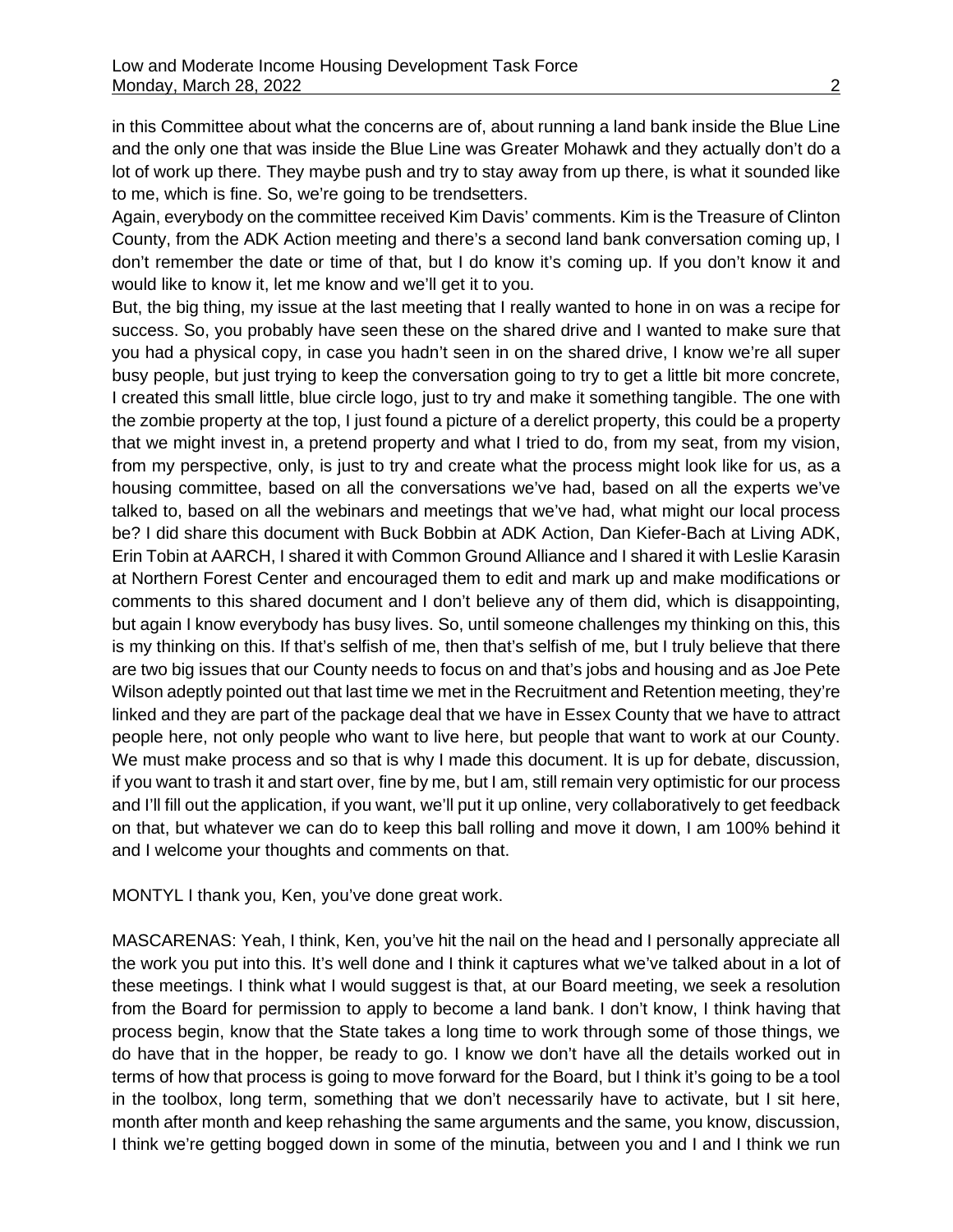the parallel approach with looking at the tax sales. I think we got to be able to focus on that, being that we are so far behind in tax sales, due to the pandemic that we're going to have to focus a lot of time and energy on that moving forward and we should be able to do our due diligence by that and look at the properties that need removal or taking down. So, I think if we could get that approved by the Board to apply, maybe on Monday, and simply explain to the Board, that no we don't have all the details worked out, this is something in the toolbox, we're taking a parallel approach with blight versus land bank usage long term and we'd have to come back to the Board to activate it anyhow; right? With a plan of action, this is simply for an application, no real different than applying for a grant application that the Board would then get another crack at down the road to approve. So, I think that would be proper to get the ball rolling and start getting some action at this Committee moving forward and the focus has been there, it's just that we're getting into the detail a little bit too much, I think, and not able to focus on the prize and the goal; right? And that initially looking at those housing units that we frequently are seeing, those are some of the easy things that we can do, the low hanging fruit that I think we can pick off and show that there's value in what we're trying to accomplish and if we can show value on the front end, then the land bank will make sense to everyone on the back end, but if we can't show that value on the front end then we don't have to, we simply have permission to do it from the State; right? So, I think moving forward that application makes a lot of sense and we should ask the Board for that approval.

HUGHES: And I my brain, right now, I hear Tom Scozzafava saying, where is the money coming from? How are you going to pay for it? Right? That's the question that's going to be on the table when we present this resolution. How are you going to pay for fixing up these houses? And that's why the single piece of paper, right here, is really sparse, because I personally do not have the answer to that. I've heard Mr. Monty say, maybe we can use some ARPA funding and maybe we can take a chunk of that money, the money that the County received from the Federal Government and use that. Okay, that's great, I'm newish on the Board, so, I don't know if I have the authority to support that or not. I love the idea, but we, I think, need to feel better about this process by knowing where that money is going to come from and how are we going to spend money in the appropriate way to make that low hanging fruit viable; right? I mean, I can't answer that and that's what I need help with.

MASCARENAS: I think I can help a little bit with that, right now, and I talked to Mr. Palmer about it and I think he's onboard with it, as well. Initially, I think we would look to ARPA to do some of these tax sale removals that we're talking about in this current year and we need to know that we're limited in what we can do. We're going to put a number to it; right? Or we going to put a threshold, is it \$100,000.00 that we're going to say, okay and then how much, how many properties does that \$100,000.00 get us to take care of? Is it 4? Is it 5? It's going to depend on the house, it's going to depend on hazardous materials; right? It's going to depend on the tipping fee, the size of the home, those types of things, it's going to ultimately determine that we can do for our money. But, I think if we dive in with some of that ARPA funding, if it's 3 houses, great, we get to see, is there success from that? We've never tried it. So, let's see if we can take down a few of these homes. We can set stipulations and once we own the property, of who we sell it to; right? How that goes back out. It won't be in the tax sale this coming year, but do we put it in a tax sale in the future year? Do we put up to a realtor to sell? Do we seek out a specific buyer that meets a certain income threshold? We can do that all after the fact, in terms of coming up with that detail, but if we let these tax sales pass us by, we're going to miss the boat. We're going to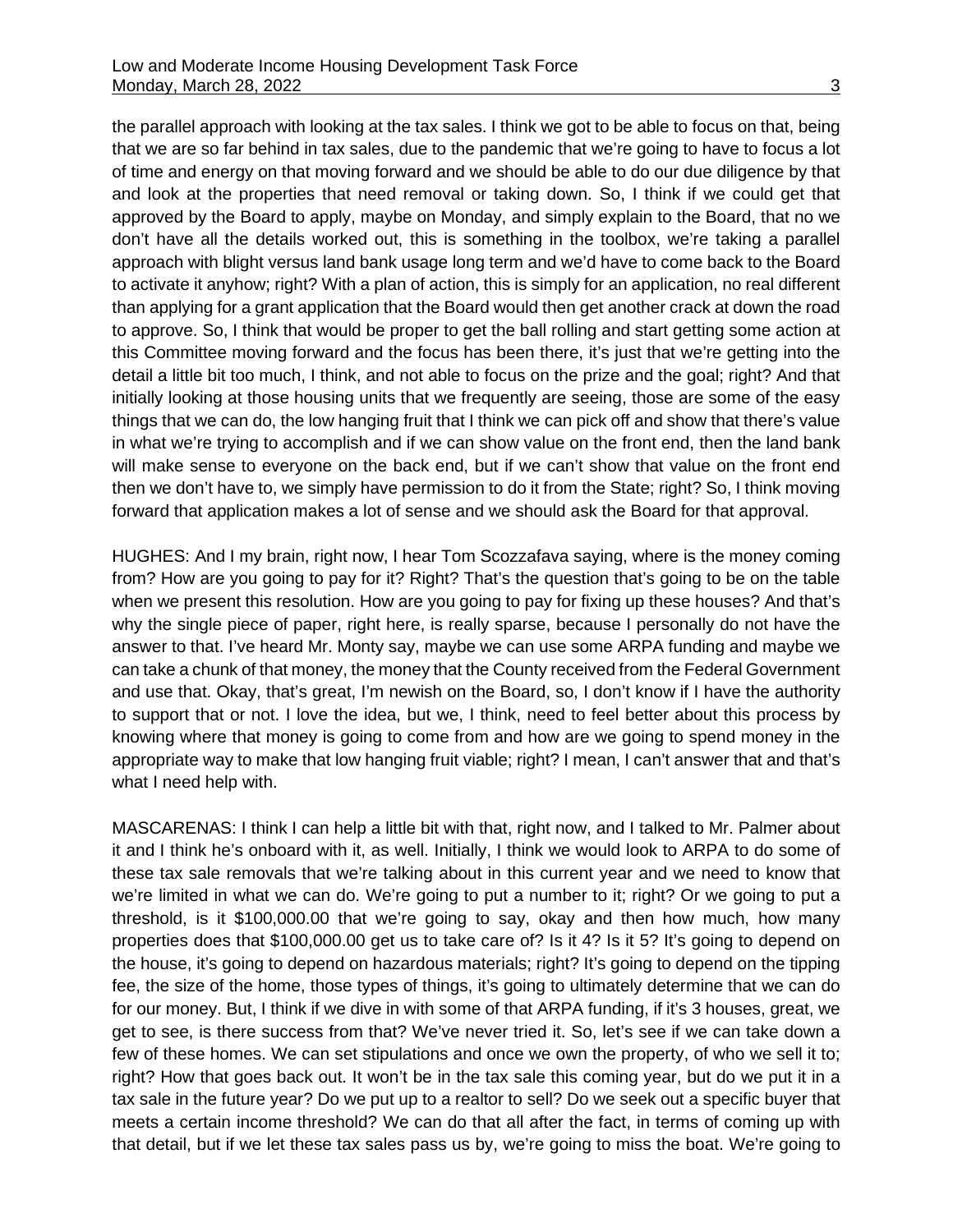miss the boat to get those properties. You see what we have left now; right? And none of those properties are even welcoming to anything or anyone.

MONTY: I agree 100% with both of you and once we get that money in place then we can tap into some of the ideas Kimberly Davis had, from Clinton County. She had some good ideas about potential ways to help finance it. But, I think we do need to step up and keep moving forward by establishing it and then we can start putting together the rest of the package with it. I did have a brief conversation, recently, with Habitat for Humanity and they would love to partner with us in a way that would help and there is going to be some money there that would be available to us.

HUGHES: I suspect all of these non-profits that have been holding webinars, having conversations and roundtables are willing to pony up, I would like to think they would be willing to pony up something if they knew the big dog, which is us, is actually is in the game.

MONTY: We got skin in the game.

HUGHES: Right, I mean, who else is going to if it's not us?

MONTY: Right, I agree with you.

HUGHES: I feel like it has to be a governmental agency, you know.

MONTY: And I feel the biggest challenge outside of the financing for us is when you look around the room and we're here as the Board of Supervisors, everybody's community is different. You're housing needs aren't necessarily for low income, you've got a lot, what's it called? J1s, that you have to house there, people to work within the community. That's totally, it's a little different than what Tommy's facing in Moriah, maybe what Robin's facing in Newcomb, what I'm facing in Lewis. So, we're going to have 18 communities invested in this, but they're going to be different plans, so to speak.

HUGHES: And that's the beauty of the Committee, is we have members, and obviously we're all going to fight for our own individual towns, but we've got Carol, we've got Anna, we've got Mike, who are, Terri, who are community agnostic; right? They're here for the County; right? And they're looking at the County, the needs of the County and maybe it might be worthwhile to do something in North Elba or in Newcomb or in Minerva, we'll cross that bridge when we get there, but we're all looking at the bigger picture.

MONTY: We're looking at the whole picture and everything under the umbrella.

HUGHES: Right and we'll pick and choose as it comes up and we'll do so intelligently, in the moment.

DOTY: I think I can draw a very good correlation though from North Elba to everyone here and that is the one project that's being done now by Homestead Development; which is to resell those units at actual cost. So, you know the excitement that we all feel around this room, doesn't need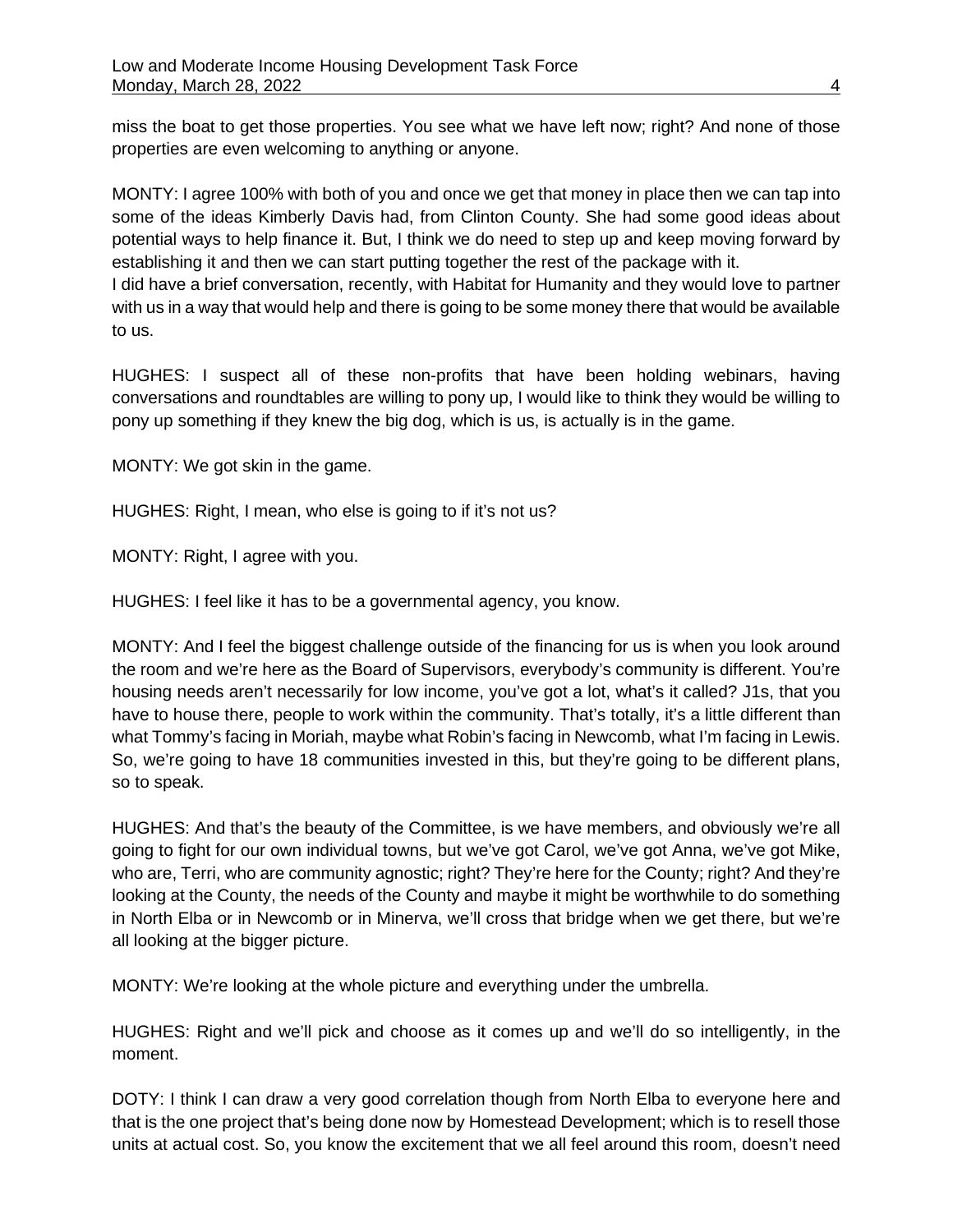a land bank, like Mike says, we can move now. Let's acquire a few pieces of property. Let's look at this Homestead Development that will be done prior to us moving ahead of the land bank situation and see what some actual costs are other than just acquire land. My biggest concern is the actual cost to renovate these places. In many cases, bringing an old place back is more expensive than starting from scratch.

MONTY: But, again, I would go back to, that works great for North Elba, that same type of plan might not work in Moriah.

DOTY: No, but the idea of building something for cost and passing it along.

MONTY: Oh no…

DOTY: Is an idea that hasn't even been tried yet.

SCOZZAFAVA: Yeah, the biggest issue, I spoke with Mike Diskin on it just week. Moriah's situation and a couple of other towns also, the first thing we need to do is tighten up on our tax sales and not go down there and sell property just because somebody puts in a high bid and might be \$15,000.00 worth of back taxes owned on a property that we're selling for \$1,000.00. So, you've got people buying these properties who probably have the best intention of the world, but have no financial means to do anything with them once they own them, so they sit there, dilapidated and, you know, hopefully this next sale we're going to get a handle on that, whether any of these individuals that purchase property in the last tax sale or the tax sale before that and have done nothing with these properties, Mike, I have had this conversation with you and they still sit there vacant and falling in, they shouldn't be allow to bid again, in my opinion. They haven't done anything in regards to cleaning the properties up or trying to bring them up to code or anything else. I don't know, you know, how do we pick and choose what properties go to a land bank, what properties we demolish so you have an empty lot, you can put a house up? I mean, as you said, Jim, that's where it's going to get, because every community's different and I remember the house on Elizabeth Street, when the Village of Port Henry was still in existence, the house that was falling in, right onto the street and the County went in and took it down, I think back then it was close to \$50,000.00 to take it down and you know you got an empty lot that was sold at the tax sale, but it sits there vacant.

MASCARENAS: Yeah, just to answer some of that, Tom. Ken does cover it in his paper here. I think initially this committee would make a recommendation to the Board on what properties would be considered via the tax sale, based on tax property history, based on conditions of the home, based on the budgetary requirements that is given to us by the overall Board of Supervisors; right? So, all those things are going to matter. We would bring those, that to the table. Yes, somebody's going to get their feeling hurt, some town isn't going to get what they feel like they should this time around, but ultimately, I think everybody will be touched as time goes on and we start to clean up that blight.

One thing Ken brought up and he's absolutely right for anyone, especially me, that sits on this committee, is I look at this as service provision. I look at it like any other service the County provides. There's communities I provide a lot more service in than others and being in DSS, you might be happy if I'm not in your community; right? You're probably really thrilled if I'm not, but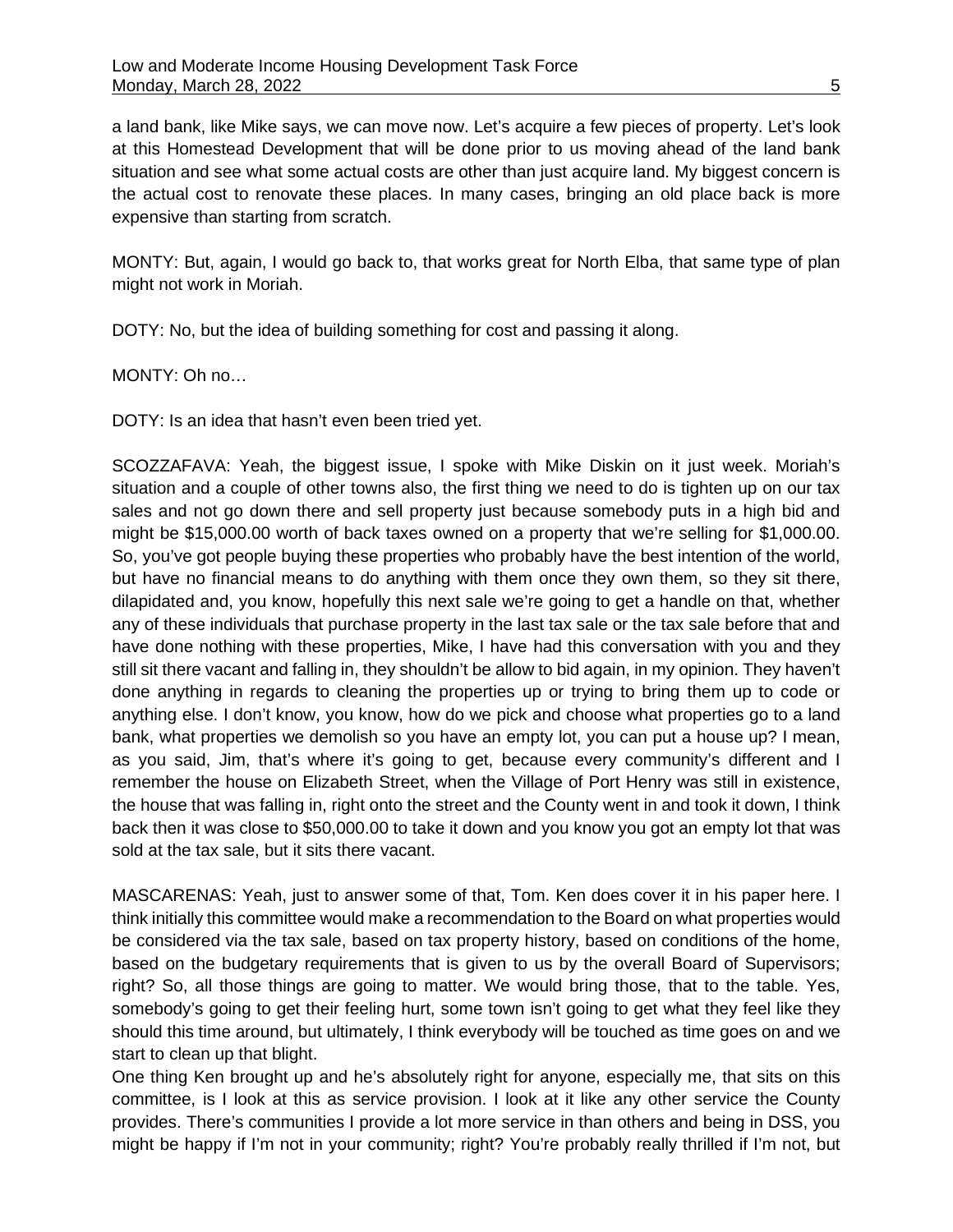there's people here and you know, when I was Anna, there was communities I worked a lot more for depending on the time. When Hurricane Irene happened I lived in the Town of Jay for about 3-5 years; right? That's just the way it was, but then a couple of years later I ended up in North Elba and I was doing projects in North Elba. I was doing water projects in Essex and water and sewer projects in Ticonderoga. So, while you might not be there all the time, because you physically can't be, ultimately, when you need us to provide a service, whether it's us, Probation, Mental Health, IDA, we're there, right? You might not feel like you're getting your bang for your buck, every minute, but this is just another service provision for me, another service the County offers to make our communities more attractive to people that want to live here and the only areas we have are our hamlets, right? We talked about this. We know we can't expand those hamlets. There's a reason why Mohawk Valley doesn't touch the Adirondack Park. We don't have to talk about it. We know what those reasons are. It's hard, that's the reason why. So, if we can start building on our blight issue and start talking about some of those properties that you're talking about, we at least have a catalyst and have the ability to take advantage of opportunity when it presents itself; right? How often does opportunity come and we don't have the place to put it? A builder comes and says, hey, we want to do this, we want to do that. Well, we don't have a vacant lot, we can't do that. This is going to present us with opportunities down the road to be able to meet some of the needs we haven't been able to previously.

CALABRESE: The conversations that the gal from Clinton County had, there's ways to address in how to identify the low handing fruit, when some of the funding could come in with buy-ins in different communities, either now or later, reimbursement to the communities that buy-in early and the ones that come in later. We can set in the bylaws that we can put criteria where you have one land bank project and then there's got to be so many miles or in a different corner of Essex County, so that it can be evenly distributed, as opportunities arise in all 18 communities, so it's not all going to one geographic area, that we're being conscientious in incorporating those criteria in the bylaws, trying to make it fair for everybody.

STANLEY: I think the land bank opens opportunities. Just like when we were talking with Clayton, not too long ago, about going out and looking for funding for bridges, it's going to open doors for us. So, I think creating a lank bank is going to open things and we don't even know what they are yet. So, getting that first step and that application in, we will then start to see what other things and programs and people who want to jump in board, but you've got to build a structure first, and then they'll come.

DELORIA: I'm not on your Committee, a couple of observations, if I were to buy this house, I can go in and demolish it and get a demolition permit and it would be gone tomorrow. If I were to hire a contractor to do that for me in New York State that triggers what they call, asbestos abatement, which can be very, very costly on this type of property. So, I would just throw that out to be something that you look at prior to acquiring, whether it be deed or gift.

The other observation I have and it's more of a revolving door, as opposed to an open door, so that Newcomb had a parcel back in the, I think it was the early 20's that we sold, but there was a deed restriction placed on that lot and there was a separate deed restriction that the purchaser had 5 years to build a residence on that property or a business, otherwise it would be sold back to the Town at fair market value. We ended up buying it back at twice what we sold it for, but that was fair market value, so maybe 2 years and not 5, because you actually increased the price.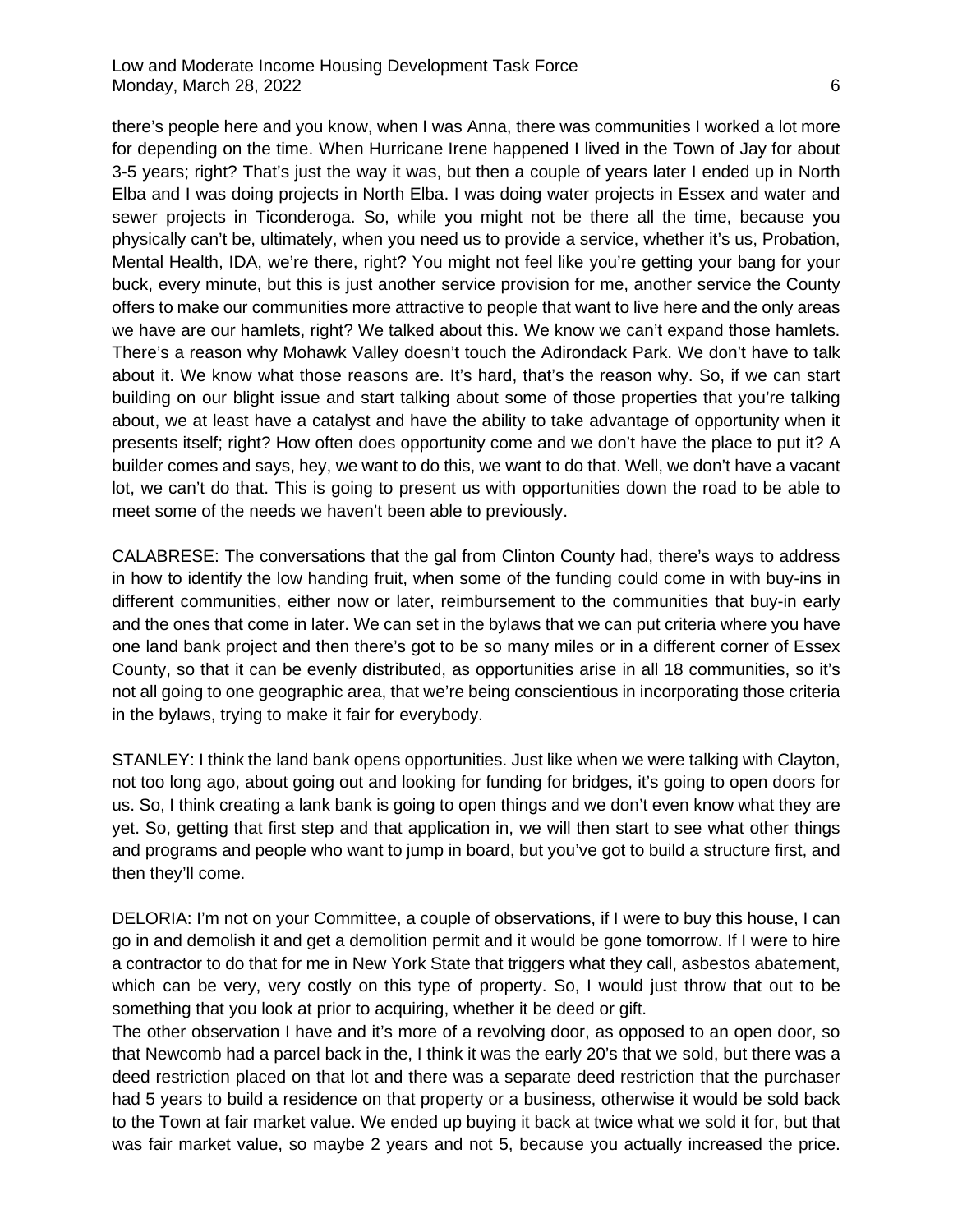But, in the same respect, if it's a piece of property that we like in the land bank, you can keep it in the land bank with a deed restriction, because it's going to come back to you, if they don't like to mow it and step in and clean it up. So, it's a thought for selling this property, I've got a list that I can give you.

HUGHES: Those are really great points and that's why we, I mean, that's why we would use, Seth Celotti would be an integral part of the process and one thing I've learned as a town supervisor, is just because you're given, that doesn't mean you have to receive it; right? Just because you're offered a gift, doesn't mean you have to actually have accept that gift.

MONTY: I know we've got to wrap it up shortly, because the Public Hearing. Is there anybody that has anything they clearly want to discuss or mention? Terri, you're always very insightful and we've had conversations?

MORSE: I appreciate it, I have an offer to Ken, if he wants it, but I'll talk to him about it later.

## MONTY: Okay.

HUGHES: The only thing I will do, is if it's okay with the Committee, I will take that application, I will put it up online and make it editable, so that anybody, and I will share that link, so if you have a few moments to answer some of those land bank questions, throw in your answer and we'll just keep refining it as we go along with the intelligence of everybody. I don't necessarily know if we want to rush this, Mr. Monty, through to next Monday?

MONTY: I don't think so.

HUGHES: I think it would behoove the Committee and the process to give another month, because you were talking about doing something in June.

MONTY: Right

HUGHES: And now we're talking about late April.

MONTY: I agree, Ken.

HUGHES: So, if you give me time, I'll put those questions up online, we can all answer them and then we can move forward.

MONTY: And I encourage, please, read what we send out to you, because that helps us all and if you have any questions, reach out to Ken and myself. I really think this is something that we need, we can do, but we need to act, instead of having it be the old, okay, we'll do it and then 3 years later we're still in the same chair. So, thank you and we stand adjourned.